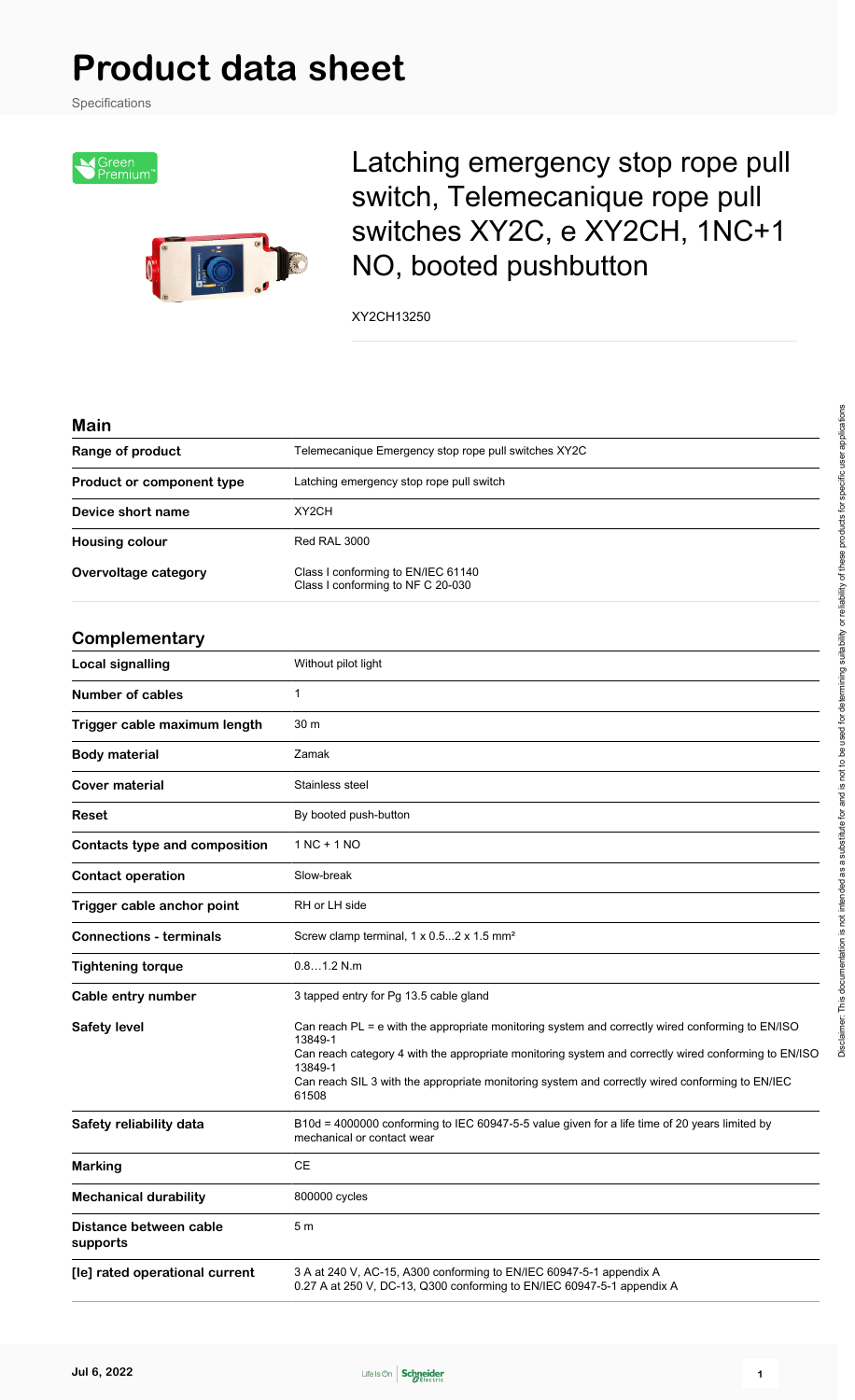| [Ithe] conventional enclosed<br>thermal current | 10 A                                                                                                                                                    |  |  |
|-------------------------------------------------|---------------------------------------------------------------------------------------------------------------------------------------------------------|--|--|
| [Ui] rated insulation voltage                   | 500 V (pollution degree 3) conforming to EN/IEC 60947-1<br>300 V conforming to UL 508                                                                   |  |  |
| [Uimp] rated impulse withstand<br>voltage       | 6 kV conforming to EN/IEC 60947-1                                                                                                                       |  |  |
| Positive opening                                | With conforming to EN/IEC 60947-5-1                                                                                                                     |  |  |
| Maximum resistance across<br>terminals          | 25 MOhm conforming to EN/IEC 60255-7 category 3<br>25 MOhm conforming to NF C 93-050 method A                                                           |  |  |
| <b>Short-circuit protection</b>                 | 10 A cartridge fuse type gG conforming to EN/IEC 60269                                                                                                  |  |  |
| Terminals description ISO n°1                   | $(13-14)NO$<br>$(21-22)NC$                                                                                                                              |  |  |
| Net weight                                      | 0.865 kg                                                                                                                                                |  |  |
| <b>Compatibility code</b>                       | XY2CH                                                                                                                                                   |  |  |
| Environment                                     |                                                                                                                                                         |  |  |
| <b>Standards</b>                                | EN/IEC 60947-5-1<br>EN/IEC 60204-1<br>Machinery directive 2006/42/EC<br>EN/IEC 60947-5-5<br><b>EN/ISO 13850</b><br>Work equipment directive 2009/104/EC |  |  |
| <b>Product certifications</b>                   | UL category NISD emergency stop devices<br>CCC                                                                                                          |  |  |
| <b>Protective treatment</b>                     | ТC                                                                                                                                                      |  |  |
| Ambient air temperature for<br>operation        | $-2570 °C$                                                                                                                                              |  |  |
| Ambient air temperature for<br>storage          | $-4070 °C$                                                                                                                                              |  |  |
| <b>Vibration resistance</b>                     | 10 gn (f= 10150 Hz) conforming to EN/IEC 60068-2-6                                                                                                      |  |  |
| <b>Shock resistance</b>                         | 50 gn 11 ms conforming to EN/IEC 60068-2-27                                                                                                             |  |  |
| IP degree of protection                         | IP65 conforming to IEC 60529                                                                                                                            |  |  |
| <b>Packing Units</b>                            |                                                                                                                                                         |  |  |
| <b>Unit Type of Package 1</b>                   | <b>PCE</b>                                                                                                                                              |  |  |
| <b>Number of Units in Package 1</b>             | 1                                                                                                                                                       |  |  |
| Package 1 Weight                                | 1.01 kg                                                                                                                                                 |  |  |
|                                                 |                                                                                                                                                         |  |  |

| Package 1 Weight                    | $1.01$ kg        |
|-------------------------------------|------------------|
| Package 1 Height                    | 9.2 cm           |
| Package 1 width                     | 8 cm             |
| Package 1 Length                    | 19.6 cm          |
| <b>Unit Type of Package 2</b>       | S <sub>0</sub> 3 |
| <b>Number of Units in Package 2</b> | 10               |
| Package 2 Weight                    | 10.65 kg         |
| Package 2 Height                    | 30 cm            |
| Package 2 width                     | 30 cm            |
| Package 2 Length                    | 40 cm            |
| <b>Unit Type of Package 3</b>       | P06              |
| <b>Number of Units in Package 3</b> | 80               |
| Package 3 Weight                    | 93.7 kg          |
| Package 3 Height                    | 77 cm            |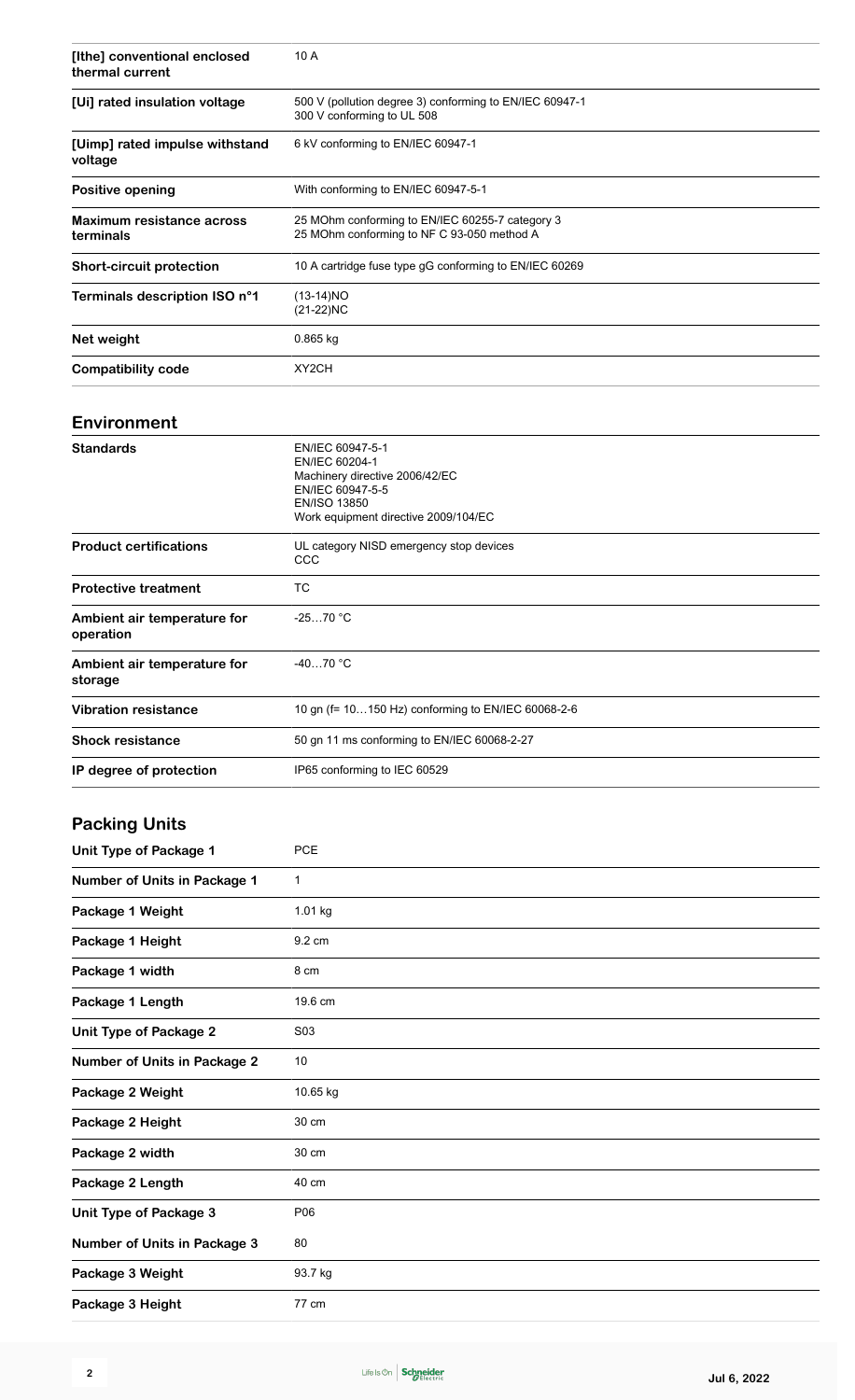| Package 3 width  | 80 cm |
|------------------|-------|
| Package 3 Length | 60 cm |

### **Offer Sustainability**

| Sustainable offer status         | Green Premium product                                                                                                                                                                                                                                                                                                                          |  |
|----------------------------------|------------------------------------------------------------------------------------------------------------------------------------------------------------------------------------------------------------------------------------------------------------------------------------------------------------------------------------------------|--|
| <b>REACh Regulation</b>          | <b>REACh Declaration</b>                                                                                                                                                                                                                                                                                                                       |  |
| <b>EU RoHS Directive</b>         | Pro-active compliance (Product out of EU RoHS legal scope)<br><b>EU RoHS Declaration</b>                                                                                                                                                                                                                                                       |  |
| Mercury free                     | Yes                                                                                                                                                                                                                                                                                                                                            |  |
| RoHS exemption information       | Yes                                                                                                                                                                                                                                                                                                                                            |  |
| <b>Environmental Disclosure</b>  | <b>Product Environmental Profile</b>                                                                                                                                                                                                                                                                                                           |  |
| <b>California proposition 65</b> | WARNING: This product can expose you to chemicals including: Diisononyl phthalate (DINP), which<br>is known to the State of California to cause cancer, and Di-isodecyl phthalate (DIDP), which is known<br>to the State of California to cause birth defects or other reproductive harm. For more information go to<br>www.P65Warnings.ca.gov |  |

### **Contractual warranty**

**Warranty** 18 months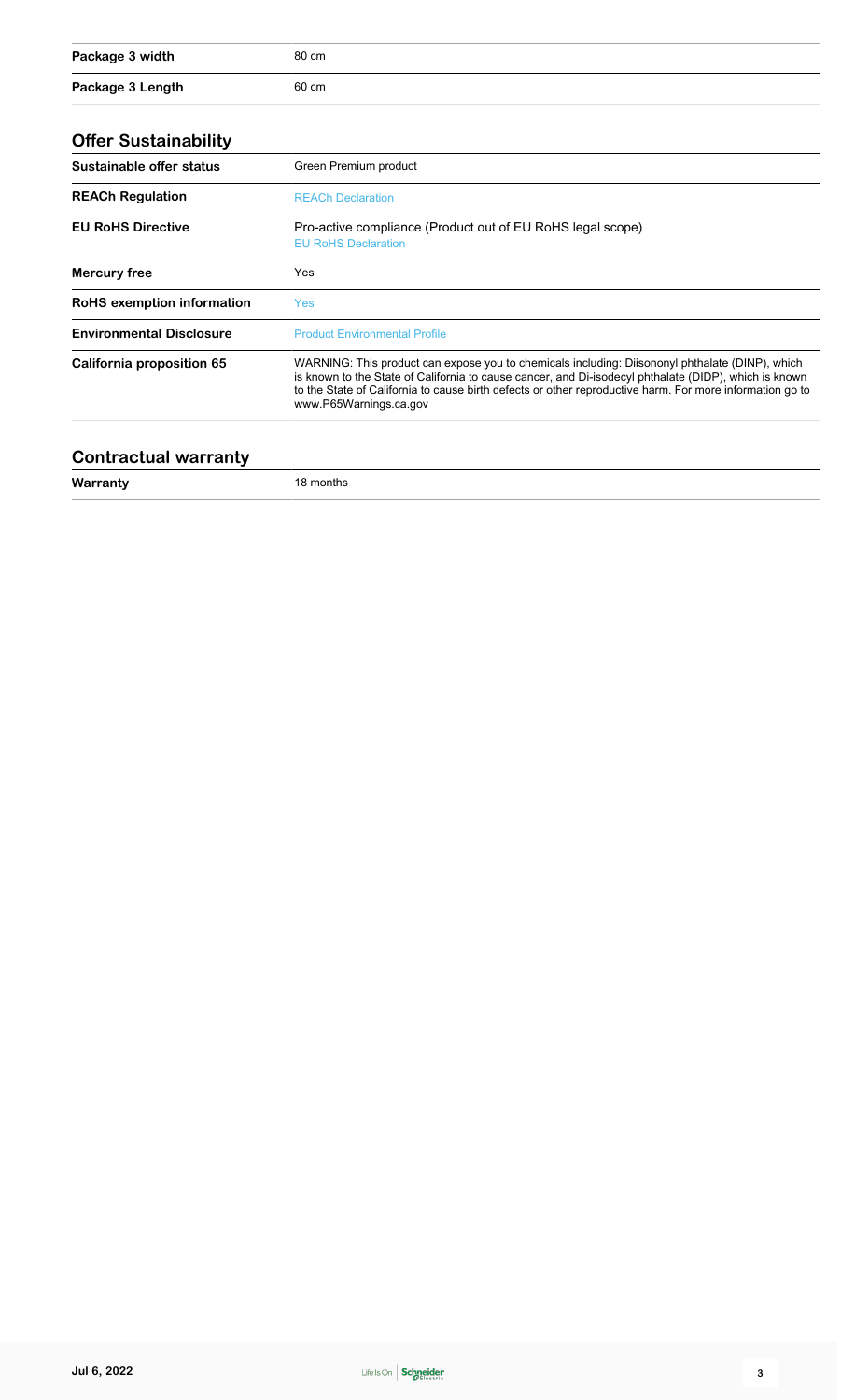**Product data sheet**

Dimensions Drawings

#### **Dimensions**



**(1)** Maximum extension. **(2)** Tapped entry for n° 13 (Pg 13.5) cable entry